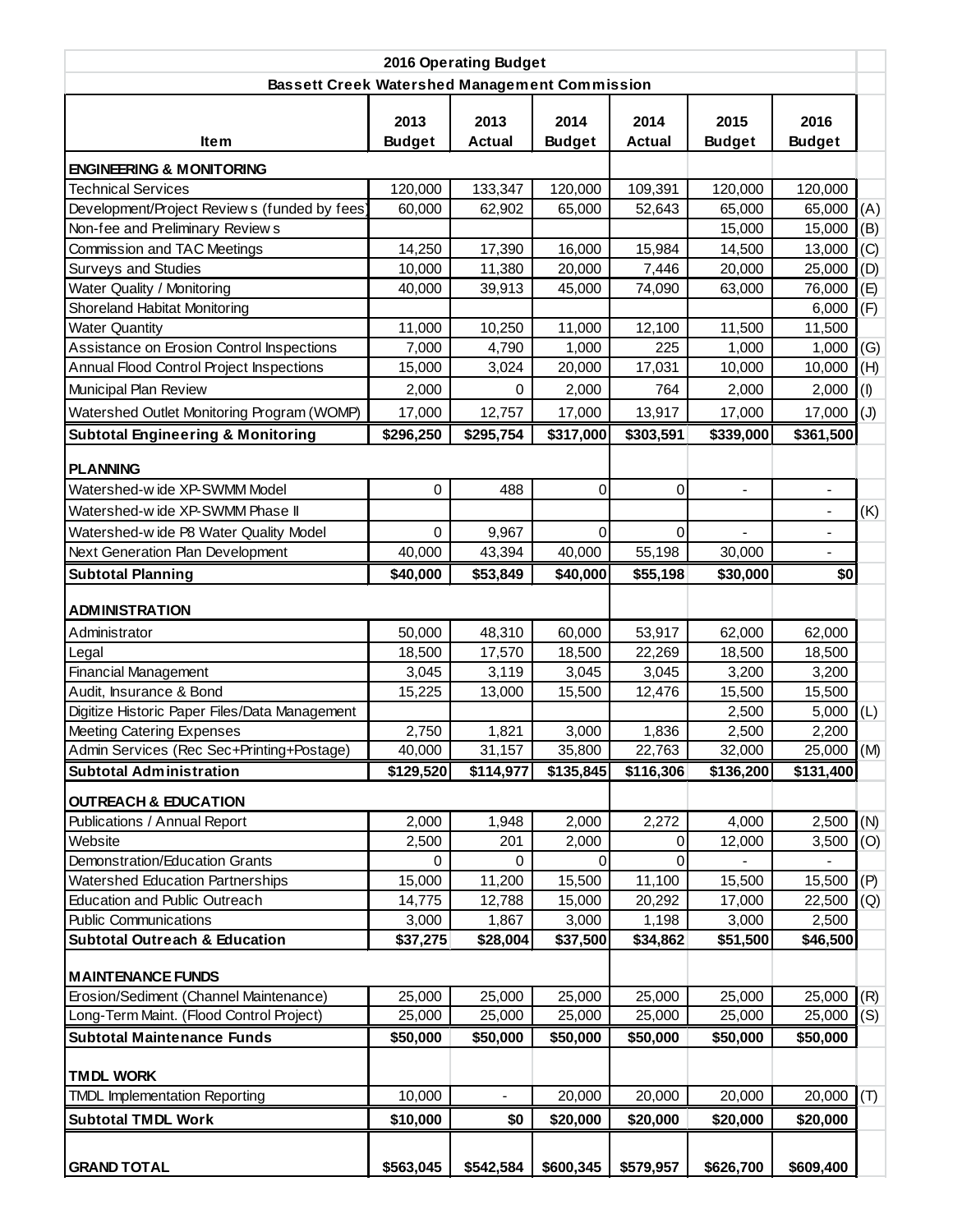| <b>NOTES</b>                                     |  |  |  |  |
|--------------------------------------------------|--|--|--|--|
| (A) Majority of costs are covered by review fees |  |  |  |  |

(B) New line item in 2015 used to cover reviews for which either we do not receive an application fee or it's too early in the process for us to have received an application fee (such as the Blue Line LRT, SWLRT, MnDOT projects, etc.). This allows the Commission to better track how well the fees they receive for reviews match up with the costs of those reviews.

(C) Engineer attendance at BCWMC meetings and TAC meetings. 2010- 2013 estimates based on 18 meetings. 2014 estimate based on 30 meetings. 2015 estimate based on 24 meetings. 2016 estimated based on 18 meetings (12 BCWMC and 5 TAC)

(D) For Commission-directed surveys and studies. Past work has included watershed tours, Medicine Lake outlet work, etc. \$5,000 of this item will be used to develop an aquatic plant management task force to study and develop policies for future Commission involvement in aquatic plant management.

(E) Detailed monitoring of Medicine Lake, Crane Lake and Northwood Lake (\$66,000), and for general water quality requests (\$10,000); lake monitoring includs monitoring two locations on Medicine Lake, and one location each at Crane Lake and Northwood Lake on 12 occsasions (Medicine Lake) or 6 occasions (Crane Lake and Northwood Lake) for selected parameters (total phosphorus, soluble reactive phosphorus, total nitrogen, pH and chlorophyll a), sample analysis, phytoplankton and zooplankton collection and analysis, an aquatic plan survey (two occasions), and preparation of final report. Estimate includes lowered costs due to cooperation with TRPD and City of MTKA. See Budget Detail Document for further details.

(F) New line item in 2016 for shoreland habitat monitoring program (after consideration and program development through Commission and TAC input). Program (if so ordered) could monitor Northwood Lake (to dovetail with water quality monitoring) and may include components such as evaluating habitat quality in submergent, emergent, and upland zones, identifying shoreline erosion, etc. See Budget Detail Document for further details.

(G) After recommendations from the TAC and Budget Committee,the Commission ended the erosion and sediment control inspection program (Watershed Inspection) in 2014 due to duplication with activities required by the member cities. Some budget remains here to provide, as requested by the Commission, some oversight of city inspection activities (reports of inspections are available from each city), and for inspecting projects such as County highway and MnDOT projects.

(H) 2016 budget includes usual inspection (as it did in 2015). 2014 budget Included inspection of double box culvert (performed once every 5 years), and assumed City of Minneapolis will assist with access. (2013 budget included sediment survey of Bassett Creek Park Pond.)

(I) 2016 assumed budget to address municipal and adjacent WMO plan amendments;reviews of updated/revised local controls and updated/revised municipal plans not likely in 2016, most likely in 2017.

(J) BCWMC is reimbursed \$5,000 from Met Council. \$17,000 includes \$11,000 for Wenck or similar contractor + \$6,000 for Barr's data management and analyses

(K) Work on the XP-SWMM phase II project will being in 2015 with \$103,000 coming fro the Long Term Maintenance Funds (as directed by the Commission at their April 16, 205 meeting). For the remainder of the work on this project (happening in 2016), the Budget Committee recommends the use of \$158,000 from Long Term Maintenancae Funds. Any State or Federal funding secured for this pojrect will offset the withdrawals from the Long Term Maintenance Fund.

(L) Place holder for records and data management project to begin in 2015.

(M) Recording Secretary and printing/postage based on 2014 actual expenses.

(N) Lowered from 2015 because press release writing is being charged within recording secretary or administrator time.

(O) Website maintenance and hosting fees.

(P) Includes CAMP (\$5,000), River Watch (\$2,000), Metro Watershed Partners (\$3,500), Metro Blooms (\$3,000), Freshwater Society (\$2,000) [Freshwater Society is a new addition and replaces Blue Thumb which is merging with Metro Blooms.]

(Q) Includes funding for West Metro Water Alliance at \$13,000 plus funding for other educational supplies and materials and up to \$4,000 for road signs at creek crossings.

(R) Will be transferred to Channel Maintenance Fund

(S) Will be transferred to Long-Term Maintenance Fund

(T) Task includes reporting on TMDL implementation and updating P8 model to include new BMPs.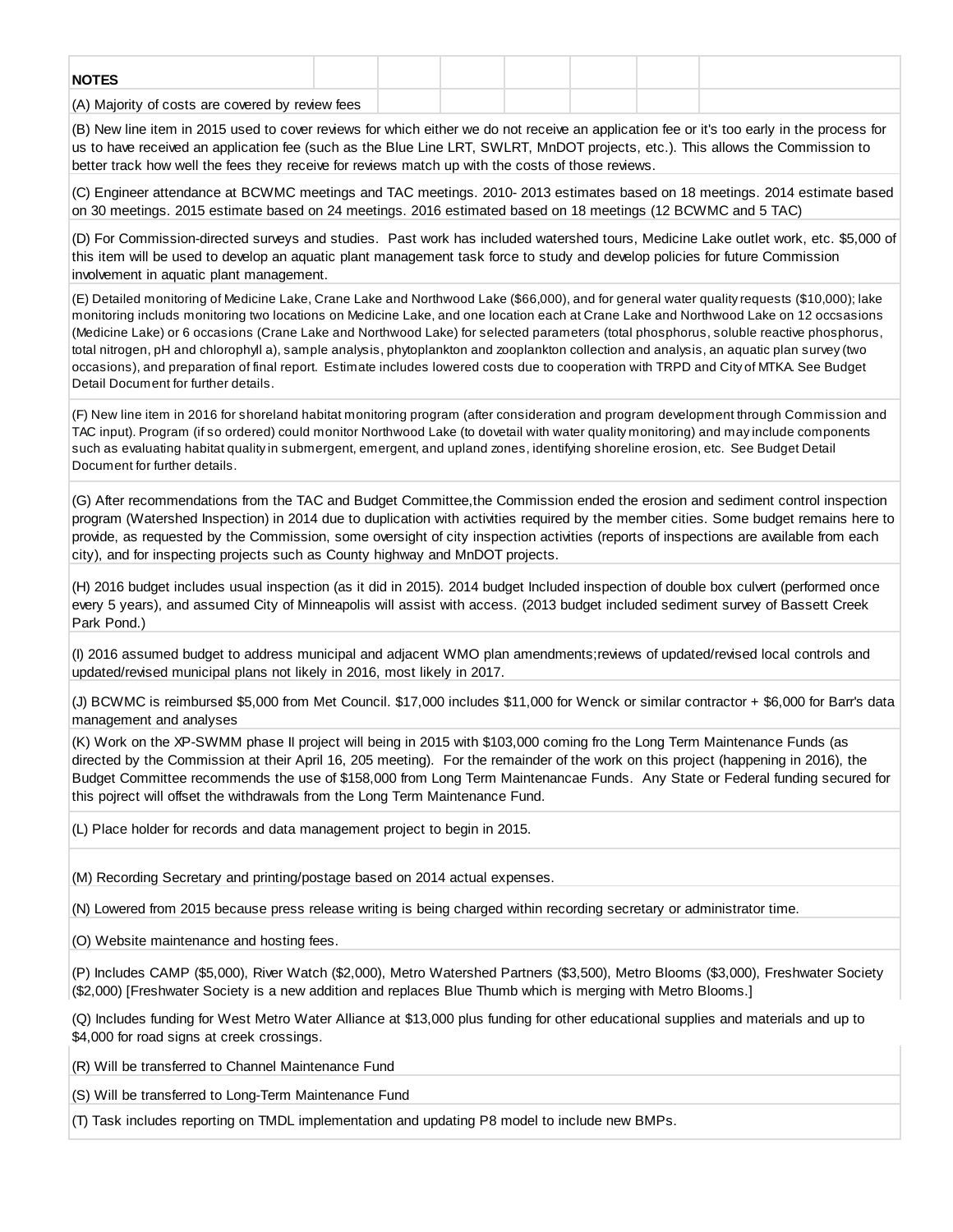| <b>2015 Financial Information</b>                                     |                          |                           |         |
|-----------------------------------------------------------------------|--------------------------|---------------------------|---------|
| Audited Fund Balance as of January 31, 2015                           |                          | $\boldsymbol{\mathsf{S}}$ | 388,206 |
| Expected income from assessments in 2015                              | $\ddot{}$                | \$                        | 490,345 |
| Expected interest income in 2015                                      | $\ddot{}$                | \$                        |         |
| Expected income from project review fees                              | $\ddot{}$                | \$                        | 60,000  |
| Expected income from CIP Administrative Funds                         | $\ddot{}$                | \$                        | 25,000  |
| Expected transfer from Long-term Maint Fund for Flood Control Project | $\ddot{}$                | \$                        | 10,000  |
| Expected income from WOMP reimbursement                               | $\ddot{}$                | \$                        | 5,000   |
| Estimated funds available for fiscal year 2015                        |                          | \$                        | 978,551 |
| Estimated expenitures for fiscal year 2015                            | $\overline{\phantom{0}}$ | \$                        | 626,700 |
| Estimated fund balance as of January 31, 2016                         |                          | $\mathfrak{S}$            | 351,851 |
|                                                                       |                          |                           |         |
|                                                                       |                          |                           |         |
|                                                                       |                          |                           |         |
| <b>2016 Budget Details</b>                                            |                          |                           |         |
|                                                                       |                          |                           |         |
| <b>Expected Income</b>                                                |                          |                           |         |
| Assessments to cities                                                 | $\ddot{}$                | \$                        | 490,345 |
| Use of fund balance                                                   | $\ddot{}$                | \$                        | 27,000  |
| CIP Administrative Funds (1.4% of \$1.222M levy)                      | $\ddot{}$                | \$                        | 17,055  |
| Project review fees                                                   | $\ddot{}$                | \$                        | 60,000  |
| Transfer from Long-term Maint Fund for Flood Control Proj Inspections | $\ddot{}$                | \$                        | 10,000  |
| <b>WOMP</b> reimbursement                                             | $\ddot{}$                | \$                        | 5,000   |
| Interest income in 2016                                               | $\ddot{}$                | \$                        |         |
|                                                                       |                          | \$                        | 609,400 |
|                                                                       |                          |                           |         |
| <b>Expected Expenses</b>                                              |                          |                           |         |
| Total operating budget                                                |                          | $\mathfrak{S}$            | 609,400 |
|                                                                       |                          |                           |         |
| <b>Fund Balance Details</b>                                           |                          |                           |         |
| Beginning Fund Balance (Jan 31, 2016)                                 |                          | \$                        | 351,851 |
| Use of Fund Balance (see income above)                                |                          | \$                        | 27,000  |
| Remaining Fund Balance (Jan 31, 2017)                                 |                          | \$                        | 324,851 |
|                                                                       |                          |                           |         |